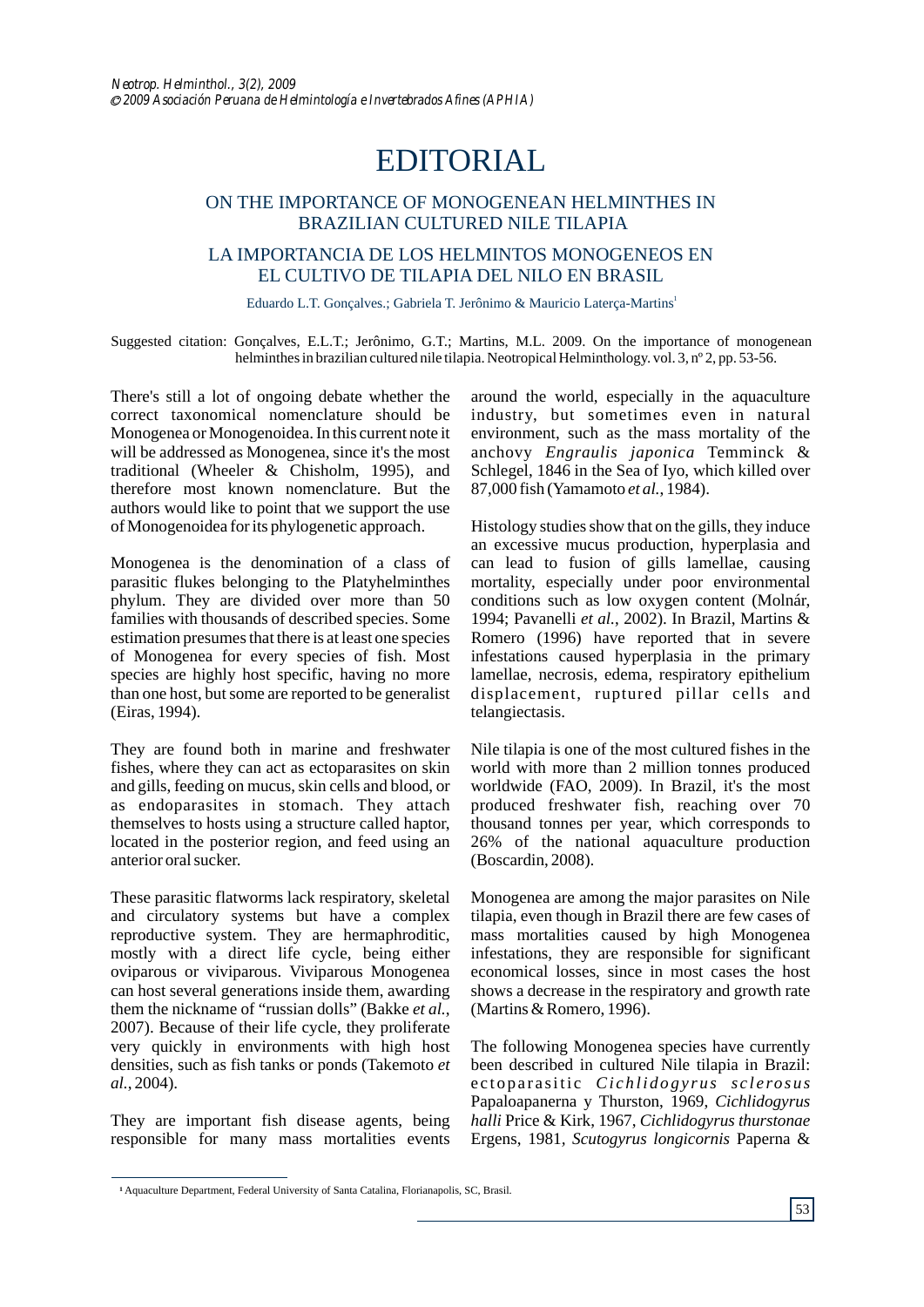Thurston, 1969 (Monogenoidea: Dactylogyridae) and endoparasitic *Enterogyrus cichlidarum* Paperna, 1963 (Monogenoidea: Ancyrocephalidae). (Jerônimo, 2009)

In Brazil, the major groups that work with Monogenea helminthes are located in Rio Grande do Sul, Santa Catarina, Paraná, São Paulo, Rio de Janeiro, Mato Grosso do Sul, Piauí, Amazônia, Pará, Amapá. However, not every group work with quantification and fewer are the ones who work with cultured Nile tilapia, which restricts the available data over Monogenean helminthes in cultured Nile tilapia to three main states: São Paulo, Paraná and Santa Catarina.

A problem that hinders the development of quantification studies and makes it harder for data comparison is the lack of standardization over the quantification methods and parameters for Monogenea. Therefore, some efforts should be made towards a national standard procedure for quantification parameters and methods.

The following graphics (Figure 1-2) represents the data over prevalence rates and mean infestation intensities for Monogenea gathered from 20 papers that studied the parasitic fauna in cultured Nile tilapia.



**Figure 1.** Boxplot graphic for prevalence rate of Monogenea in cultured Nile tilapia, based on a review over 20 papers, Brazil, 2009.



**Figure 2.** Mean intensity of Monogenea in cultured Nile tilapia, based on a review over 20 papers, Brazil, 2009.

54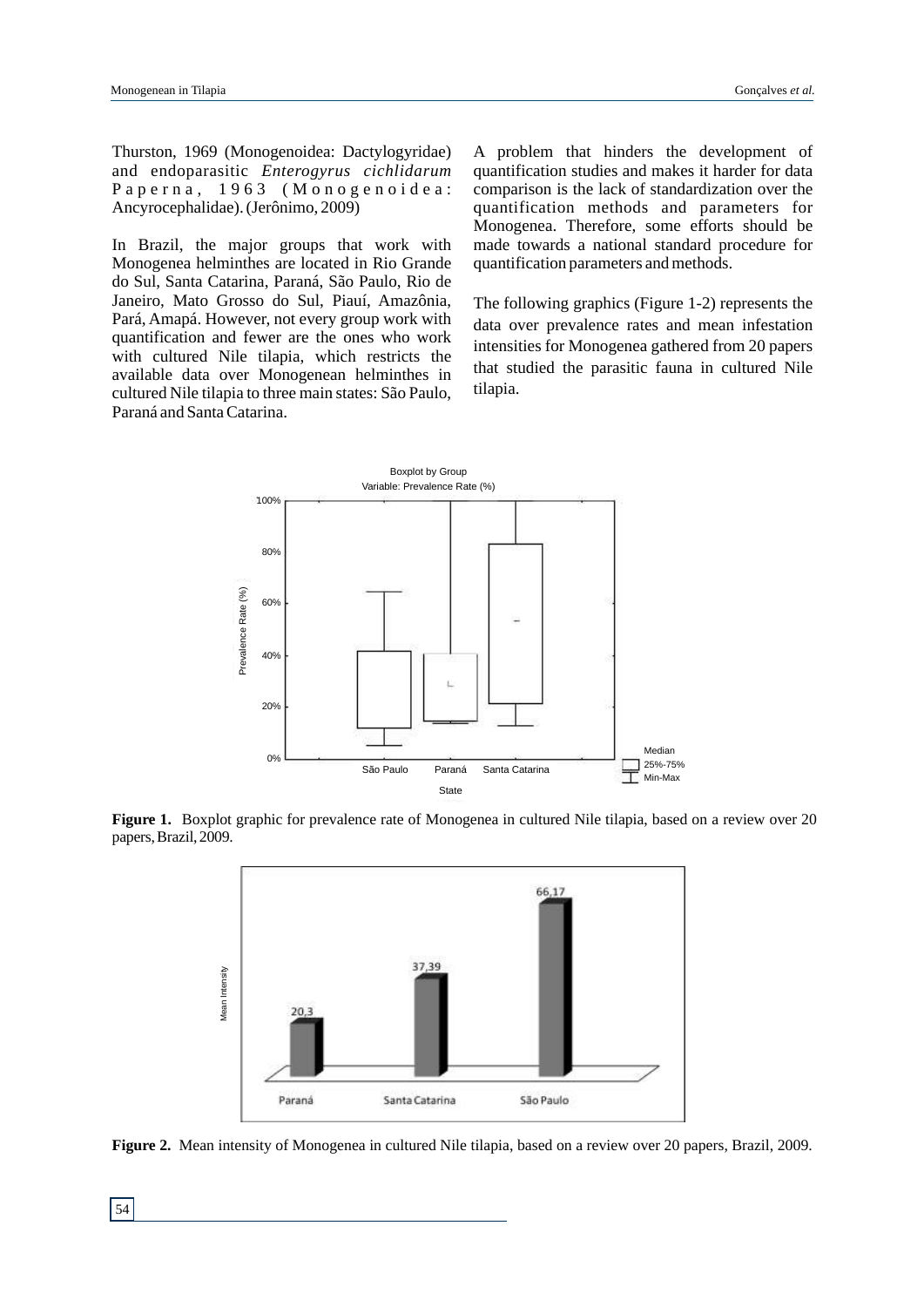## BIBLIOGRAPHIC REFERENCES

- Bakke, TA, Cable, J & Harris, PD. 2007. *The biology of Gyrodactylid Monogeneans: the "Russian-doll killers*". Advances in Parasitology, vol. 64, pp. 161–376.
- Boscardin, NR. 2008. *Produção Aqüícola*. *In*: Aqüicultura no Brasil: o desafio é crescer. Ostrensky, A.; Borghetti, J.R.; Soto, D. (organizadores), Brasília, DF:, pp. 27-72.
- Eiras, JC. 1994. *Elementos de ictioparasitologia*. 1ª ed. Porto: Fundação Eng. Antônio de Almeida, pp. 339.
- FAO. 2005-2009. *Cultured Aquatic Species Information Programme*. Text by Rakocy, J. E. In: *FAO Fisheries and Aquaculture Department* [online]. Rome. Updated 19 May 2006. [Cited 20 November 2009].
- Jerônimo, GT. 2009*. Influência da sazonalidade sobre as características hematológicas e incidência de parasitos em Tilápia do Nilo cultivadas em três regiões do Estado de Santa Catari*na. 72p. Dissertação (Mestrado em Aqüicultura/Centro de Ciências Agrárias) - Universidade Federal de Santa Catarina, Santa Catarina.
- Martins, ML & Romero, NG. 1996. *Efectos del parasitismo sobre el tejido branquial en peces*  cultivados: estudio parasitologico e *histopatologico.* Revista brasileira de zoologia*,*  vol. 13, pp. 489-500.
- Molnár, K. 1994. *Effect of decreased water oxygen content on common carp fry with* Dactylogyrus vastator

*(Monogenea) infection of varying severity.* Diseases of Aquatic Organisms*,* vol.20, pp.153- 157.

- Pavanelli, GC, Eiras, JC & Takemoto, RM. 2002. Doenças *de peixes: profilaxia, diagnóstico e tratamento.*  Maringá: Universidade Estadual de Maringá.
- *Parasitos de peixes de aguas* GC. 2004. *continentais.In*: Ranzani-Paiva, MJT, Takemoto, R & Lizama, MAP. Sanidade de Organismos Aquáticos. São Paulo: Varela, pp. 179-197. Takemoto, RM, Lizama, MAP, Ghidelli, GM, Pavanelli,
- *Monogenea versus*  Wheeler, TA & Chisholm, LA. 1995. *Monogenoidea: the case for stability in nomenclature.* Systematic Parasitology, vol. 30, pp. 159-164.
- Yamamoto, K, Takagi, S & Matsuoka, M. 1984. Mass *mortality of the Japanese anchovy (*Engraulis japonica*) caused by a gill monogenean Pseudanthocotyloides* sp*. (Mazocraeidae) in the Sea of Iyo ('Iyo-Nada'), Ehime Prefecture*. Fish Pathology, vol. 9, pp. 119–123.

Correspondence to author/Autor para correspondencia:

Maurício Laterça Martins.

Aquaculture Department, Federal University of Santa Catarina (UFSC), Rod. Admar Gonzaga 1346, 88040-900, Florianopolis, SC, Brazil.

E-mail: mlaterca@cca.ufsc.br